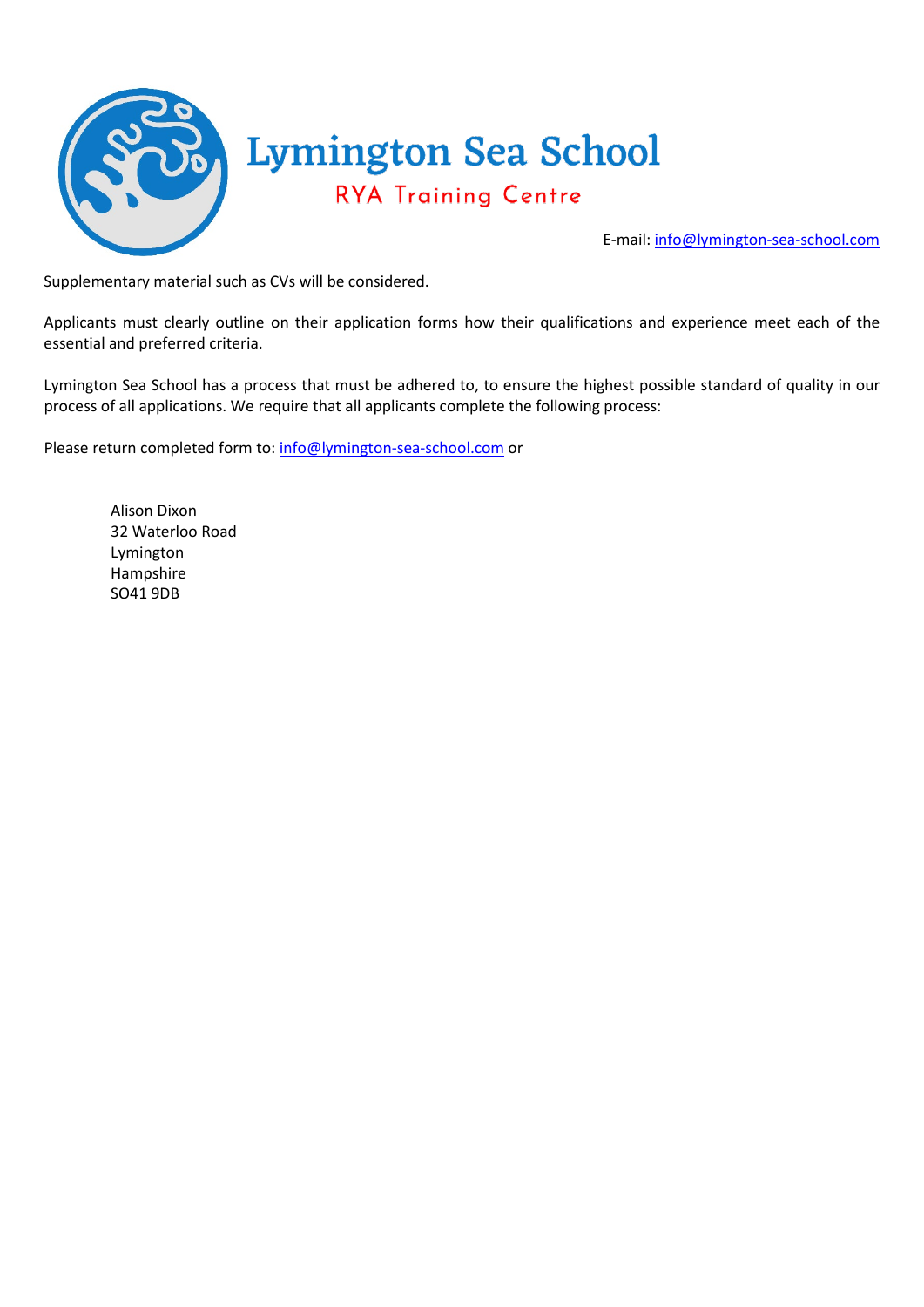

# **Lymington Sea School**

# **RYA Training Centre**

| Position Applied for: |  |
|-----------------------|--|
|-----------------------|--|

# **1. Personal Details**

| Name                                        |        |  |            | Date of      |             |
|---------------------------------------------|--------|--|------------|--------------|-------------|
|                                             |        |  |            | <b>Birth</b> |             |
| Address                                     |        |  |            |              | Male/Female |
|                                             |        |  |            |              |             |
| Telephone No.                               |        |  | Mobile No. |              |             |
| Email                                       | NI No. |  |            |              |             |
| How did you hear about this vacancy?        |        |  |            |              |             |
| When are you available to work from and to? |        |  |            |              |             |

# **2 Disability**

Under the Disability Discrimination Act 1995, a disability is defined as "a physical or mental impairment which has a substantial and long-term adverse effect on your ability to carry out normal day to day activities" Having read this definition do you consider yourself to have a disability?

YES □ NO □

#### **3. Qualifications**

| Job related qualifications and membership of professional bodies (includes vocational and non-vocational courses). Please<br>include date admitted to professional body and whether by exam or election. (Continue on a separate sheet if necessary). |  |  |  |  |  |
|-------------------------------------------------------------------------------------------------------------------------------------------------------------------------------------------------------------------------------------------------------|--|--|--|--|--|
| Date Achieved & Grade / Level/Membership Number<br>Course Title                                                                                                                                                                                       |  |  |  |  |  |
|                                                                                                                                                                                                                                                       |  |  |  |  |  |
|                                                                                                                                                                                                                                                       |  |  |  |  |  |
|                                                                                                                                                                                                                                                       |  |  |  |  |  |
|                                                                                                                                                                                                                                                       |  |  |  |  |  |

#### **4. Education**

| School/College/University   From | To | <b>Examinations Taken</b> | Date | Result |
|----------------------------------|----|---------------------------|------|--------|
|                                  |    |                           |      |        |
|                                  |    |                           |      |        |
|                                  |    |                           |      |        |
|                                  |    |                           |      |        |
|                                  |    |                           |      |        |
|                                  |    |                           |      |        |
|                                  |    |                           |      |        |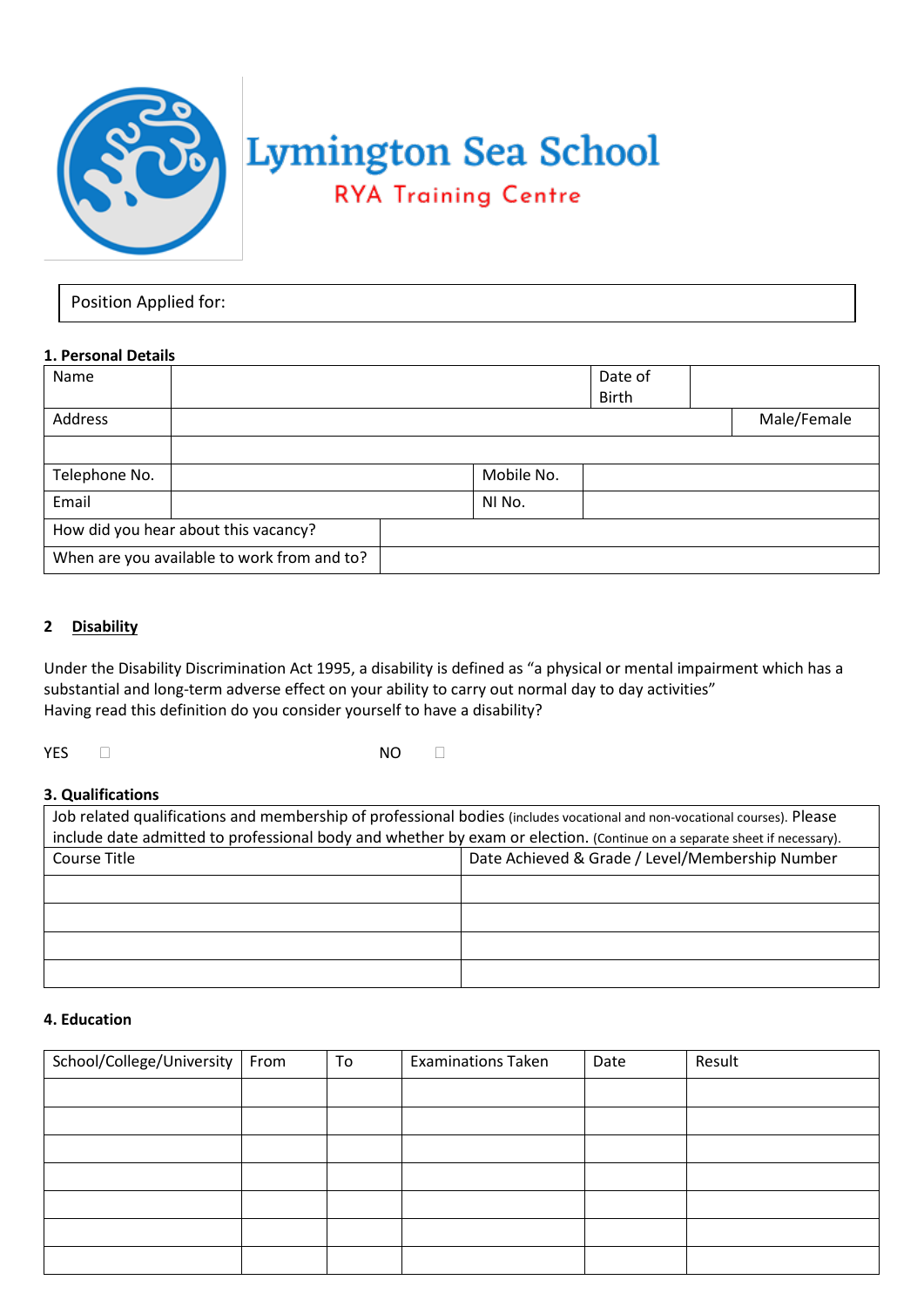# **5. Employment History**

Please give the name and address of your current, and previous, employers, the dates employment began and ended and your duties. Please also state level of remuneration and reason for leaving. Continue on separate sheet if necessary.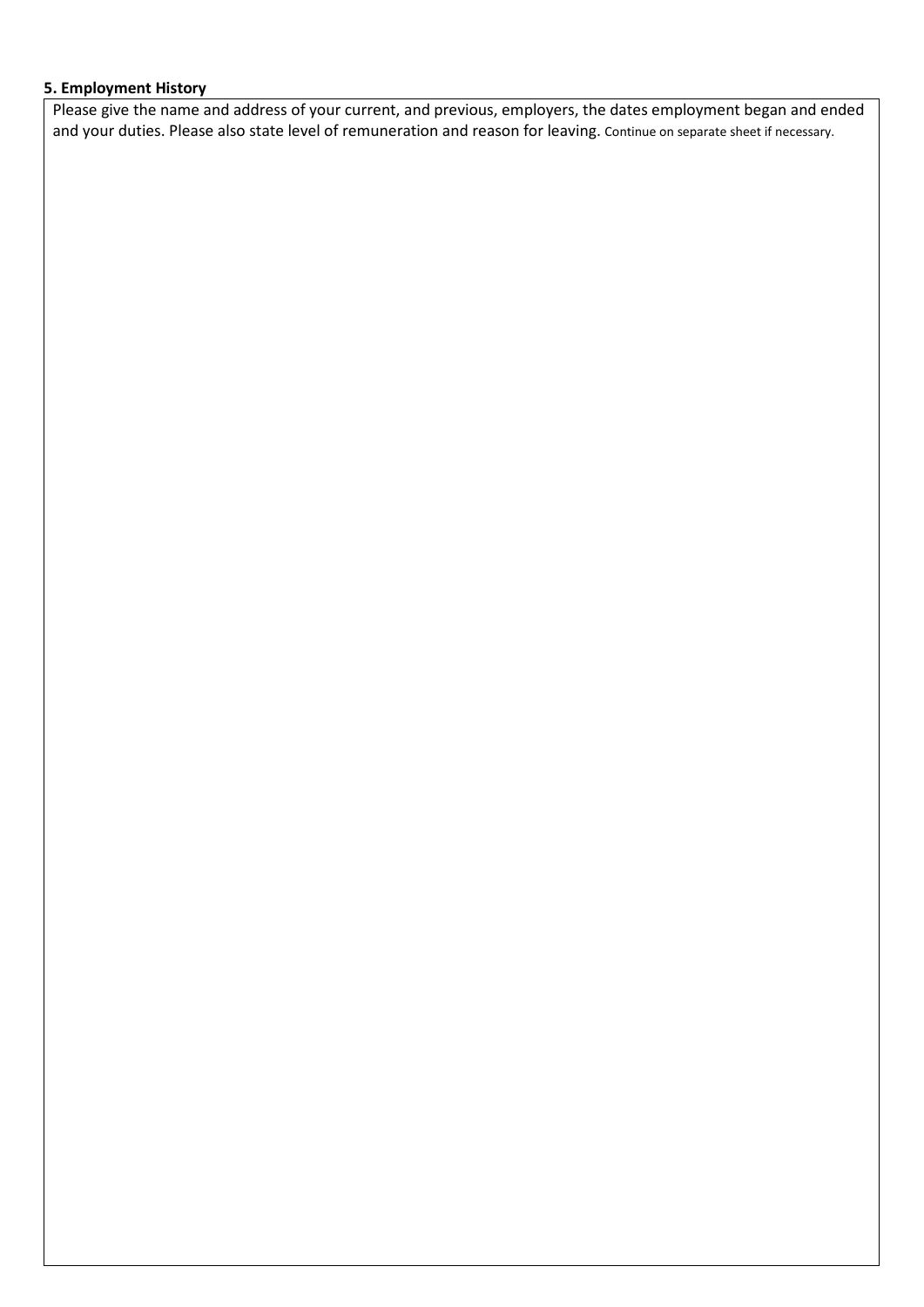#### **6. Further Information**

Pease add any information that would assist us in considering your application including experience and/or work of a similar or appropriate nature that you have undertaken. This may include voluntary and part time work.